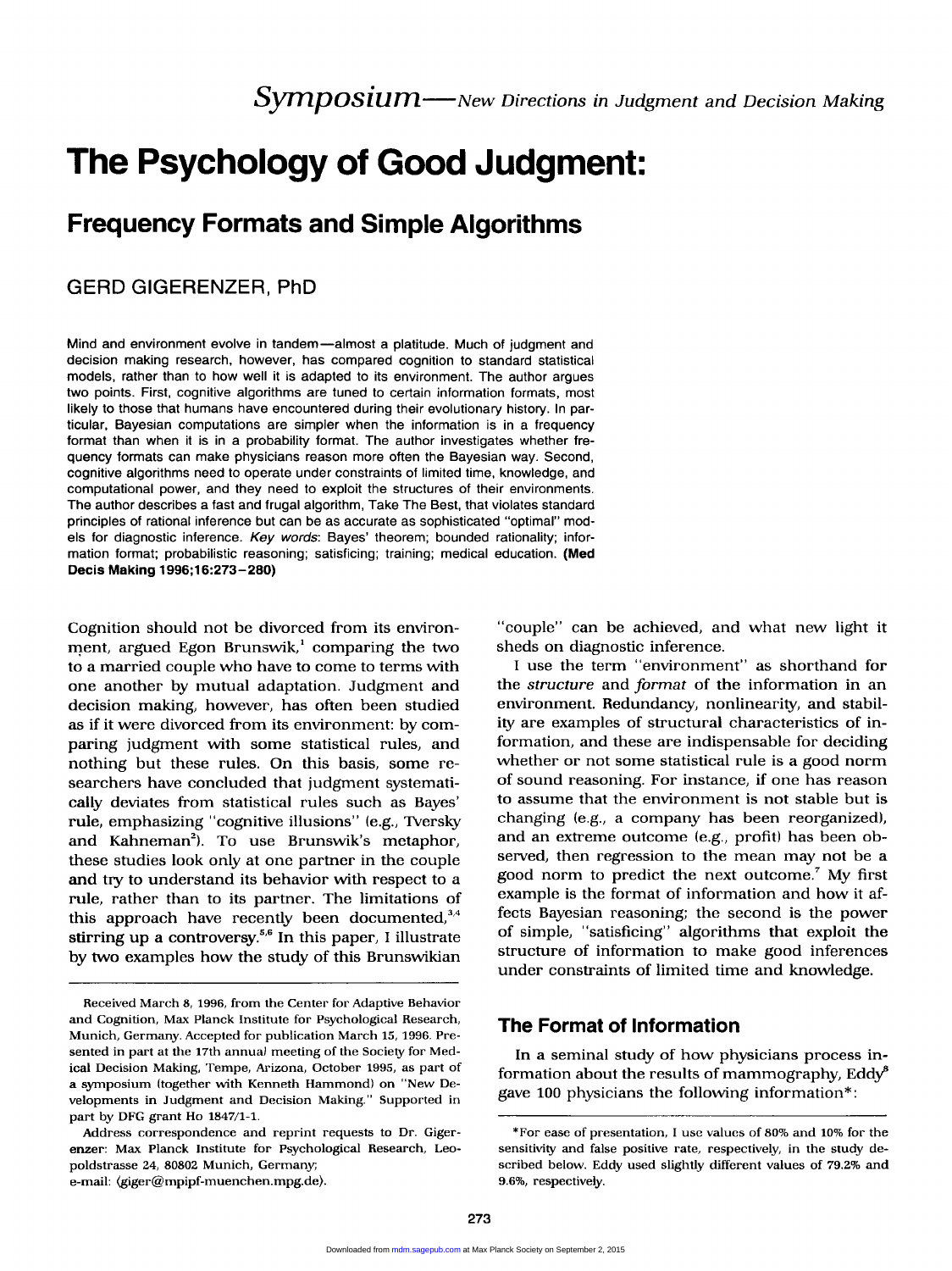The probability that a patient has breast cancer is 1% (the physician's prior probability).

If the patient has breast cancer, the probability that the radiologist will correctly diagnose it is 80% (hit rate or sensitivity).

If the patient has a benign lesion (no breast cancer), the probability that the radiologist will incorrectly diagnose it as cancer is 10% (false-positive rate).

Question: What is the probability that a patient with a positive mammography actually has breast cancer?

Eddy reported that 95 of 100 physicians estimated the probability of breast cancer after positive mammography to be about 75%. If one inserts the numbers into Bayes' theorem, however, one gets a value of 7.5%, that is, an estimate one order of magnitude smaller. Casscells and colleagues<sup>9</sup> have reported similar results with physicians, staff, and students at the Harvard Medical School. Is there something systematically wrong with physicians' statistical training, with their intuitions, or both?

Physicians are no exception in having difficulties with probabilities. Numerous undergraduates sitting through tests in psychological laboratories found themselves similarly helpless and were diagnosed as suffering from "cognitive illusions." From these studies, many have concluded that the human mind lacks something important: "People do not appear to follow the calculus of chance or the statistical theory of prediction"<sup>10,p,237</sup>; "It appears that people lack the correct programs for many important judgmental tasks" $\frac{11}{2}$ ; or more bluntly, "Tversky and Kahneman argue, correctly I think, that our minds are not built (for whatever reason) to work with the rules of probability." $12. p 469$  If these conclusions are correct, then the problem is not so much in training, but in our minds: there seems to be little hope for physicians, and for their patients as well.

## MENTAL COMPUTATIONS DEPEND ON INFORMATION FORMATS

These conclusions, however, are premature. Let us be clear why. A discrepancy between human judgment and the outcome of Bayes' rule is observed, from which the conclusion is drawn that there is no cognitive algorithm similar to Bayes' rule in people's minds (but only dubious heuristics such as "representativeness"). However, any claim against the existence of an algorithm, Bayesian or otherwise, is impossible to evaluate unless one specifies the information format for which the algorithm is designed to operate. For instance, numbers can be represented in various formats: Arabic, Roman, and binary systems, among others. My pocket calculator has an algorithm for multiplication that is designed for Arabic numbers as the input format. If I enter



FIGURE 1. Bayesian computations are simpler when information is represented in a frequency format (right) than when it is represented in a probability format (left).  $p(H) = prior probability$  of hypothesis. H (breast cancer),  $p(D|H) = probability of data D$ (positive test) given H, and  $p(D|-H) =$  probability of D given  $-H$ (no breast cancer).

binary numbers instead, garbage comes out. The observation that the output of my pocket calculator deviates from the normative rule (here: multiplication), however, does not entail the conclusion that it has no algorithm for multiplication. Similarly, the algorithmic operations acquired by humans are designed for particular formats. Consider for a moment division in Roman numerals.

The format of information is a feature of the decision maker's environment. Let us apply this argument to medical diagnosis, such as Eddy's mammography problem. Assume that through the evolutionary process of adapting to risky environments, some capacity or cognitive algorithm for statistical inference has evolved. For what information format would such an algorithm be designed? Certainly not probabilities and percentages-as in the above mammography problem-because these are relatively new (a few hundred years old) formats for learning and communicating risk. $3,13$  So if not probabilities and percentages, for what information format were these cognitive algorithms designed? I argue that they evolved to deal with absolute frequencies, because information was experienced during most of the existence of Homo sapiens in terms of discrete cases, for example, three out of 20 cases rather than 15%.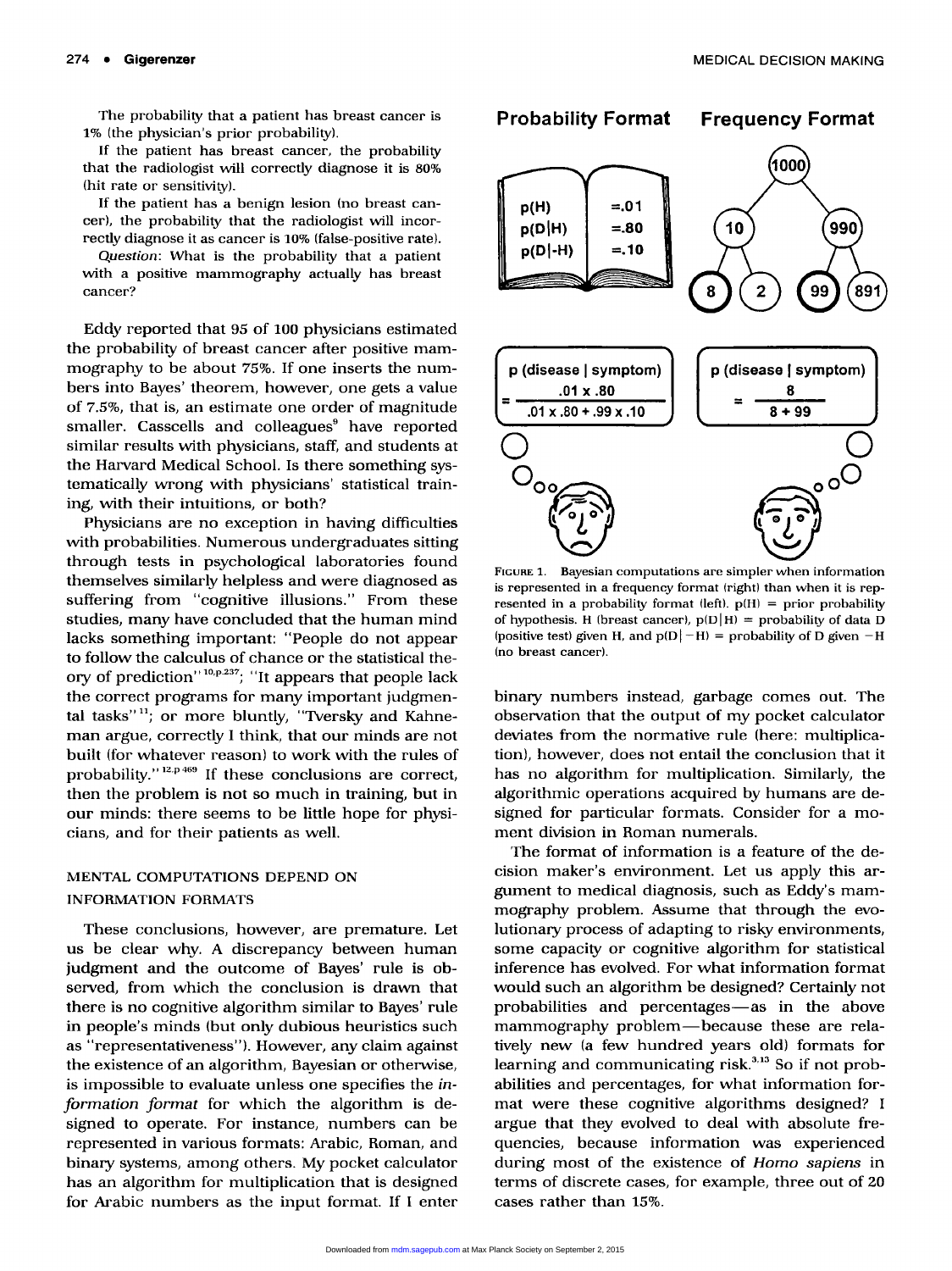This evolutionary speculation combines with an important result: Bayesian computations are simpler with absolute frequencies than with probabilities or percentages, as illustrated in figure 1.<sup>14,15</sup> On the left side, the information is represented in terms of probabilities, as by  $Eddy^s$  and Casscells et al., $9$  and as in most medical and statistical textbooks. The formula on the left side (Bayes' rule) shows the mental computations needed to estimate the probability of breast cancer after positive mammography. On the right side, in contrast, information is represented in absolute frequencies, as actually learned through experience. Imagine a physician in an illiterate society. She has no books or statistical surveys and must rely solely on her own experience. Her people have been afflicted by a previously unknown disease, and she was lucky to discover a symptom that signals the disease, although this symptom is not a certain predictor. She has seen 1,000 people, 10 of whom had the disease. Of those, eight showed the symptom. Of the 990 not afflicted, 99 also showed the symptom. Now a new patient appears. He has the symptom. What is the probability that he has the disease? The physician does not need a pocket calculator to find the Bayesian estimate. All she needs to do is to relate the number of cases that had both the symptom and the disease (8) to the number of symptom cases  $(99 + 8)$ . The chances are 8 out of 107, or roughly 8%. Whatever the exact number is, our physician cannot be as easily fooled as her contemporary colleagues into believing that the probability is around 75%.

The formula on the right side (Bayes' rule) is computationally simpler than the one needed for probability information, that is, a smaller number of cognitive operations need to be performed. Henceforth, I use the term "frequency format" to refer to absolute frequencies as defined by the tree in figure 1. Notice that Bayesian computations are not facilitated by all kinds of frequencies (e.g., normalized frequencies such as 10 of 1,000, 800 of 1,000, and 100 of 1,000 would not work), only by absolute frequencies as they would be actually experienced by "natural sampling" (that is, without normalizing $d^4$ ). Figure 1 illustrates two related results: only two pieces of information, the symptom-and-disease frequencies and the symptom-and-no-disease frequencies (the two bold circles in figure 1) need to be attended to in frequency formats, and as a consequence, the base-rate frequency (10 out of 1,000) can be ignored.

### HOW TO IMPROVE BAYESIAN REASONING

Thus we have an interesting result: It is easier to reason the Bayesian way with frequency formats. Does this stand up to an empirical test? Ulrich Hoffrage and I have investigated whether students unfamiliar with Bayes' theorem can be made to reason the Bayesian way by using frequency formats.<sup>14</sup> In 15 different inferential problems, including the mammography problem, Bayesian reasoning went up from 16% in the probability format to 46% and 50% in two versions of the frequency format. No instruction or feedback was given; the information format by itself improved Bayesian reasoning. Similar results were obtained by Christensen-Szalanski and Beach<sup>16</sup> and Cosmides and Tooby.<sup>17</sup>

Frequency formats can also be used in instruction: as tools in the classroom or in textbooks to communicate information in a more effective way than traditional probability formats. For instance, Peter Sedlmeier and I have designed a computerized tutorial program that instructs people to translate probabilities into frequency formats.<sup>18</sup> Compared with the conventional method of teaching people how to insert probabilities into Bayes' theorem (for control, this method was also taught by a computerized tutorial system), the median performance was doubled when frequency formats were taught. Equally important, performance showed no loss after a five-week interval, whereas conventional teaching showed the typical steep decay curve in students' performances. The frequency-format tutorial took less than two hours.

## HOW TO IMPROVE BAYESIAN REASONING IN PHYSICIANS

When I was invited to speak to the Society for Medical Decision Making (the lecture on which this article is based), I thought I should do some homework. I decided to test whether these findings applied to physicians. Can we improve Bayesian reasoning in physicians by communicating information in frequencies instead of probabilities? One might suspect that this method works only with students without experience in diagnostic inference, but not with physicians, who make diagnostic inferences every day. On the other hand, medical textbooks typically present information about sensitivity, specificity, and priors in probability formats (as in figure 1, left side). Physicians may be stuck—like my pocket calculator-fed with numerals for which their minds were not designed.

Ulrich Hoffrage and I conducted a study to look at this question.<sup>19</sup> We used four medical-diagnosis problems: inferring the chances of breast cancer from a mammography result (as in Eddy's work), inferring Bechterev's disease on the basis of HL antigen B 27, inferring phenylketonuria from a Guthrie test result, and inferring colon cancer on the basis of a Hemoccult test result. We consulted experts to determine the best statistical information available for the base rates, sensitivity, and specificity. There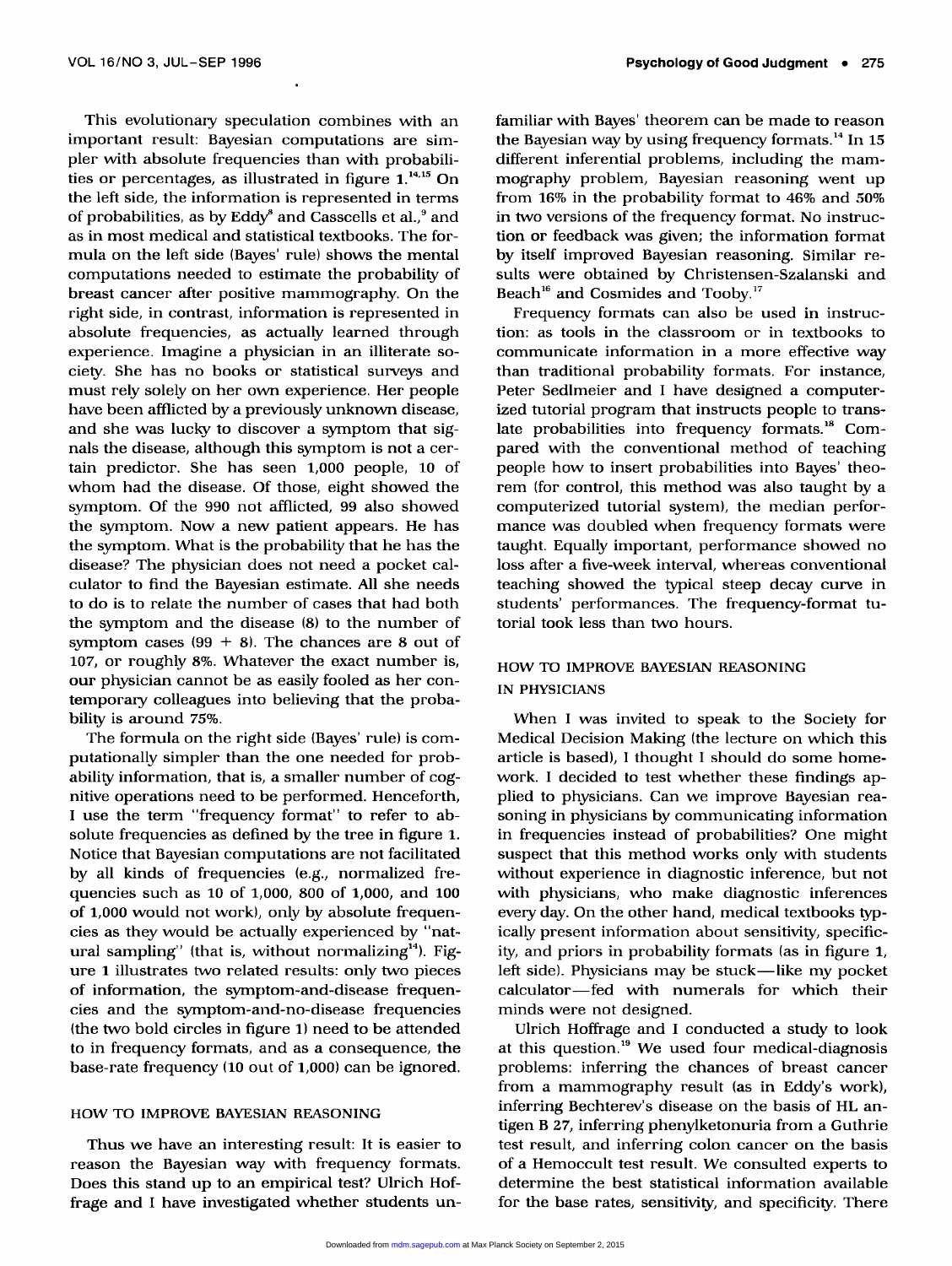#### Table 1 . Frequency Format and Probability Format of the Mammography Problem

To facilitate early detection of breast cancer, women are encouraged from a particular age on to participate at regular intervals in routine screening, even if they have no obvious symptoms. Imagine you conduct in a certain region such a breast cancer screening using mammography. For symptom-free women aged 40 to 50 who participate in screening using mammography, the following information is available for this region;

#### [Probability format]

The probability that one of these women has breast cancer is 1%. If a woman has breast cancer, the probability is 80% that she will have a positive mammography test. If a woman does not have breast cancer, the probability is 10% that she will still have a positive mammography test. Imagine a woman (aged 40 to 50, no symptoms) who has a positive mammography test in your breast cancer screening. What is the probability that she actually has breast cancer? - %

#### [Frequency format]

Ten out of every 1,000 women have breast cancer. Of these 10 women with breast cancer, 8 will have a positive mammography test. Of the remaining 990 women without breast cancer, 99 will still have a positive mammography test. Imagine a sample of women (aged 40 to 50, no symptoms) who have positive mammography tests in your breast cancer screening. How many of these women do actually have breast cancer? \_\_\_\_\_\_ out of.

were two versions for each of the four diagnostic problems: a probability format and a frequency format. Table 1 shows the two versions of the mammography problem.

I had never studied physicians before, and it was an experience. For instance, an ear, nose, and throat specialist who was also a university professor was completely beside himself and simply refused to give any numerical estimates: "On such a basis one can't make a diagnosis. Statistical information is one big  $lie.'$ 

We convinced 48 physicians in Munich to participate in the study and provide estimates. Their mean age was 42 years, and the average professional experience was 14 years. Each physician worked on all four problems, two in the probability format and two in the frequency format. Each problem was on one sheet, followed by a separate sheet where the physician was asked to make notes, calculations, or drawings. I describe first the performance of Dr. A., who represents in several respects the average result.

Dr. A. is 59 years old, director of a university clinic, and a dermatologist by training. He spent 30 minutes on the four problems and another 15 minutes discussing the results with the interviewer. Like many physicians, he became visibly nervous when working on the problems, but only when faced with the probability formats. Dr. A. first refused to write notes, later agreeing to do so, but only on his own piece of paper, not on the questionnaire, and he did not let the interviewer see his notes.

Dr. A. first got the mammography problem in the probability format (table 1) and commented, "I never inform my patients about statistical data. I would tell the patient that mammography is not so exact, and I would in any case perform a biopsy." He estimated the probability of breast cancer after a positive mammography result to be  $80\% + 10\% =$ 90%. That is, he added the sensitivity to the falsepositive rate (this is an unusual strategy). Nervously, he remarked: "Oh, what nonsense. I can't do it. You should test my daughter, she studies medicine." Dr. A. was as helpless with the second problem, Bechterev's disease, in a probability format. Here he estimated the posterior probability by multiplying the base rate by the sensitivity (a common strategy of statistically naive students $^{14}$ ).

After Dr. A. had seen the first problem in a frequency format, his nervousness subsided. "That's so easy," he remarked with relief, and came up with the Bayesian answer, as he did with the other problem in the frequency format. Dr. A.'s reasoning turned Bayesian when information was in frequencies, despite the fact, as he told us, that he did not know Bayes' theorem.

Incidentally, Dr. A. was not the only one who, in despair, referred to his daughter or son. In one case, the daughter was actually nearby and took the test, too. Her father, a 49-year-old private practitioner, had worked for 30 minutes on the four problems and failed on all. "Statistics is alien to everyday concerns and of little use for judging individual persons," he declared. He derived his numerical estimates from one of two strategies: base-rate only, or sensitivity only (again, strategies used by statistically naive students<sup>14</sup>). His 18-year-old daughter solved all four problems by constructing Bayesian trees (as in figure 1). When she learned about her father's strategies, she glanced at him and said: "Daddy, look, the frequency problem is not hard. You couldn't do this either?" For him, even frequency formats didn't help. In contrast, a 38-year-old gynecologist faced with the mammography problem in the frequency format exclaimed: "A first grader could do that. Wow, if someone couldn't solve this...!"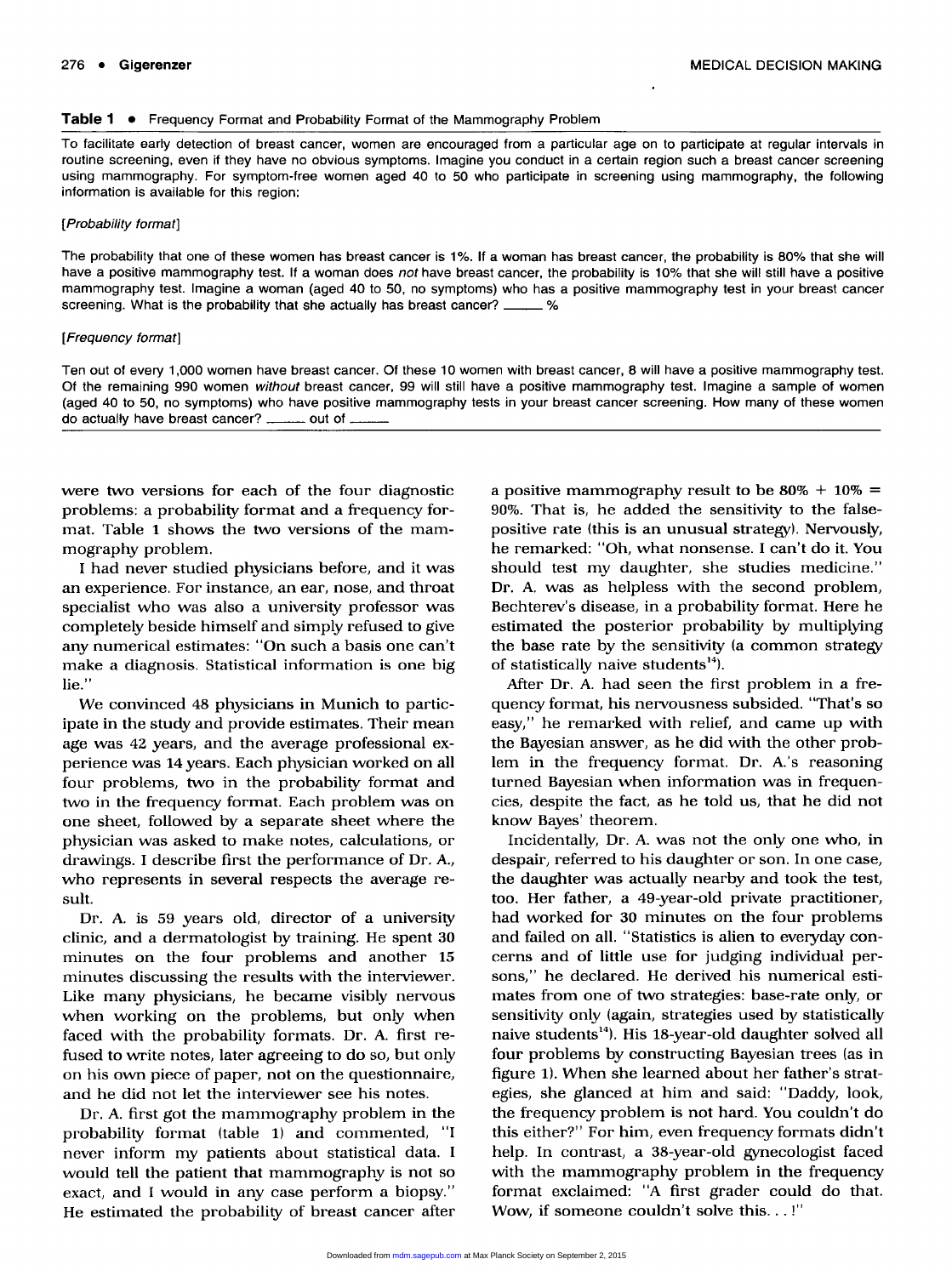#### GENERAL RESULTS

The 48 physicians worked on the four problems about a half hour on average. When the information was presented in a probability format, the physicians reasoned the Bayesian way in only 10% of the cases. When the information was presented in a frequency format, this number increased to 46%. The physicians spent about 25% more time on the probability problems, which reflects that they found these more difficult to solve. As the case of Dr. A. illustrated, physicians often reacted-cognitively, emotionally, and physiologically—differently to probability and frequency formats. The physicians were more often nervous when information was presented in probabilities, and they were less skeptical of the relevance of statistical information to medical diagnosis when the information was in frequencies. As the various references to daughters and sons indicated, Bayesian responses were age-correlated: The older half of the physicians (more than 40 years old) contributed only 37% of the Bayesian solutions, the younger 63%.

Physicians are often reported to get uneasy or even angry when asked for statistical information,<sup>20</sup> and to believe that their patients do not understand, or do not want to understand, the uncertainties inherent in diagnosis and therapy.<sup>21</sup> I imagine that frequency formats might help improve the communication between patients and physicians $22$  and provide a tool for helping the patient to become a more apt decision maker.

## Reasoning the Fast and Frugal Way

So far, I have dealt with a specific diagnostic situation with only one piece of data (e.g., a positive mammography result). However, when there are multiple pieces of information (e.g., the results of a series of tests) that are not independent but redundant, Bayes' rule and other "rational" algorithms, such as weighted linear models, quickly become mathematically complex and computationally intractable-at least for a human mind. One way to deal with such situations is to design sophisticated diagnostic systems that combine all available information in some "optimal" fashion. These models can require extensive computational equipment beyond the human mind. The fiction is that of a "Laplacean demon"-a computationally omnipotent and almost omniscient being, with unlimited time, knowledge, and computational power. Theories of mind are populated with variants of this fiction: multiple regression, Bayesian models, neural networks, and others.<sup>23</sup> Every bit of information is taken into account and integrated in some "optimal" fashion. Brunswik and neo-Brunswikians have often

| Recognition        |   |  |   |
|--------------------|---|--|---|
| Predictor 1        |   |  | ? |
| <b>Predictor 2</b> |   |  | ? |
| <b>Predictor 3</b> |   |  | 7 |
| <b>Predictor 4</b> | ? |  | 7 |
| <b>Predictor 5</b> |   |  |   |

FIGURE 2. Illustration of the Take The Best algorithm. The values of the five ecological predictors are positive  $(+)$ , negative  $(-)$ , or unknown (?). Predictors are ordered according to their validities (except for recognition). To infer whether  $a > b$ , the Take The Best algorithm looks up only the information in the lightershaded spaces; to infer whether  $b > c$ , the search is bounded to the darker-shaded spaces. The other predictor values are not looked up.

subscribed to this view, too, choosing multiple linear regression as a first approximation of how people, including clinical judges, infer properties of their environments. $24-26$  But beginning in Brunswik's own writings, one can sense concern about the psychological reality of linear multiple regression.<sup>27</sup>

Must humans try to turn into Laplacean demons, or else be doomed to make bad inferences and decisions ? I do not believe that the choice is between "optimal," computationally expensive statistical procedures on one hand and "irrational" heuristics and biases on the other. There is a third way to understand judgment, most prominently represented by Herbert Simon's<sup>28</sup> notion of "satisficing." A satisficing algorithm is not "optimal" in the sense that it searches for all information and integrates it in some optimal way; it is a psychologically plausible strategy that actually can be performed with the limited time, knowledge, and computational strength that real physicians have. Properly designed, a satisficing algorithm can exploit the structure of an environment and perform reasonably well. In what follows, I describe a satisficing algorithm for choice.

#### TAKE THE BEST

Consider a treatment allocation problem: A choice has to be made between treating one of two patients (or potential patients). The criterion is some benefit to the patient, and there are a number of predictors, such as test results and the patient's age. Take The Best is a satisficing algorithm designed for problems of this kind, that is, situations in which inferences have to be made quickly about which of two objects (patients, alternatives) scores higher on some criterion.29 The general situation is illustrated in figure 2. There are a number of objects  $(a, b, c, \ldots)$  and a number of predictors that have binary values (the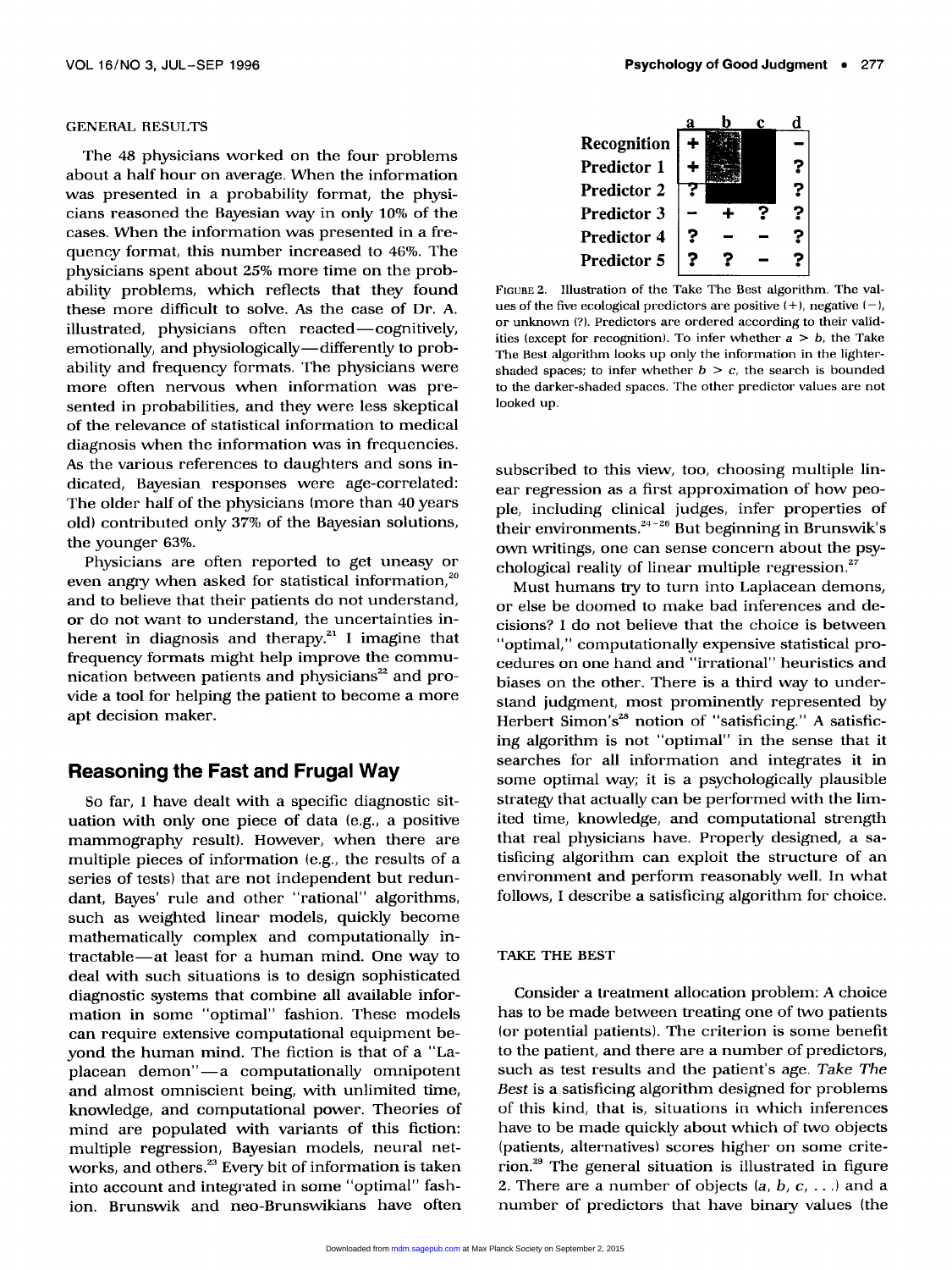situation can be generalized to continuous predictors).

I illustrate the logic of Take The Best with a demographic problem that we originally used to study its performance: which of two cities has a larger population? Here,  $a$  and  $b$  are two German cities, say Bremen and Heidelberg, and examples for cues that indicate higher population are soccer team (whether or not a city has a team in the major soccer league, the "Bundesliga") and state capital (whether or not a city is a state capital). In addition to these ecological cues, there is a knowledge cue, recognition (whether or not the person has heard of the city). Recognition plays a role only when it is correlated with the criterion, as it is with population. Their predictors are ordered according to their (perceived) validities, with Predictor 1 at the top. The ecological cue values can be positive (a city has a soccer team, which indicates larger population), negative (has no soccer team), or unknown (the person has no information). The task is to infer which city, a or b, has a larger population.

Models that are traditionally considered to lead to "rational" inferences use all pieces of information (predictor values) and integrate these in some way. Take The Best violates both of these tenets. It operates by limited search, that is, it searches only for part of the information, and it does not integrate any information. Its motto is "take the best, ignore the rest." In order to infer which of two cities has the larger population, Take The Best searches through the predictors, one by one, starting from the top, until it finds the first predictor that discriminates, that is, where one city has a positive predictor value and the other has not. Then search is terminated and the inference is made that the city with the positive value has the larger population. For instance, comparing Bremen (a) with Heidelberg (b), Take The Best looks up first the recognition values, which do not discriminate, because both are positive. The topranking ecological cue, the soccer-team cue (Predictor 1), however, does discriminate. Bremen has a soccer team in the major league, but Heidelberg does not. Search in memory (for cue values) is terminated, and the inference is made that Bremen has the larger population. No other predictor value is looked up. Thus, only four out of 12 values in figure 2 (shaded area) are looked up, and none is integrated. Take The Best is noncompensatory: for instance, the remaining positive values of object  $b$  in figure 2 cannot reverse the decision made solely on the basis of the higher-ranking Predictor 1. Take The Best is also nonlinear: The predictor that determines the choice can vary from inference to inference. For instance, when comparing  $b$  and  $c$ , which are both recognized, the algorithm looks up Predictor 1 and finds that Heidelberg has no soccer team,

and the value for  $c$  is not known. Thus, the soccer cue does not discriminate, because only the combination of a positive value and a nonpositive value (negative or unknown) terminates the search. The values on Predictor 2 are now looked up; Heidelberg has a positive value, and the other city has not. This terminates the search, and the inference is made that Heidelberg is larger. This time, six values had to be looked up. Finally, comparing  $a$  and  $d$ , the person has never heard of  $d$ , which terminates the search, and the inference is made that a is larger.

Take The Best is a member of a larger family, the PMM ("probabilistic mental models") family of satisficing algorithms, which are all nonlinear, noncompensatory, and work with the principle we call "one good reasoning," that is, they base inferences on only one predictor as opposed to an integration of several. $29,30$ 

Although Take The Best seems to reflect what people actually do in many situations under constraints of time and knowledge, its simplicity raises the suspicion that it makes highly inaccurate inferences. How could an inference based on only one predictor be even approximately as good as one based on an integration of all information available? In order to test how accurate Take The Best is, Daniel Goldstein and I set up a competition between Take The Best and five integration algorithms, including multiple regression.<sup>29</sup> The task was to infer which of two cities has the larger population, as described above, but for all German cities with more than 100,000 inhabitants (83 cities), with nine ecological cues as predictors. In order to simulate limited knowledge, we created millions of hypothetical subjects, each of whom had a different amount of knowledge, by replacing actual cue values with unknown values. For each of these subjects, the proportion of correct inferences (e.g., whether Heidelberg is really larger than Bonn) in all possible tests  $(83 \times 82/2)$  pairs of cities) was determined using Take The Best. Similarly, the proportion of correct inferences was determined for the five linear integration algorithms. The stunning result was that Take The Best matched every one of the competing algorithms in accuracy, including multiple regression, and performed better than some. It was also faster (i.e., it searched for less information in memory) than the other algorithms.

This result is an existence proof that fast and frugal algorithms can be as accurate as computationally expensive algorithms that use more knowledge and time. What we do not yet understand very well are the conditions under which Take The Best and other satisficing algorithms perform as well as they do. What we do know is that the success of Take The Best is not due to the obvious reason one cue would be as good as many: a high correlation be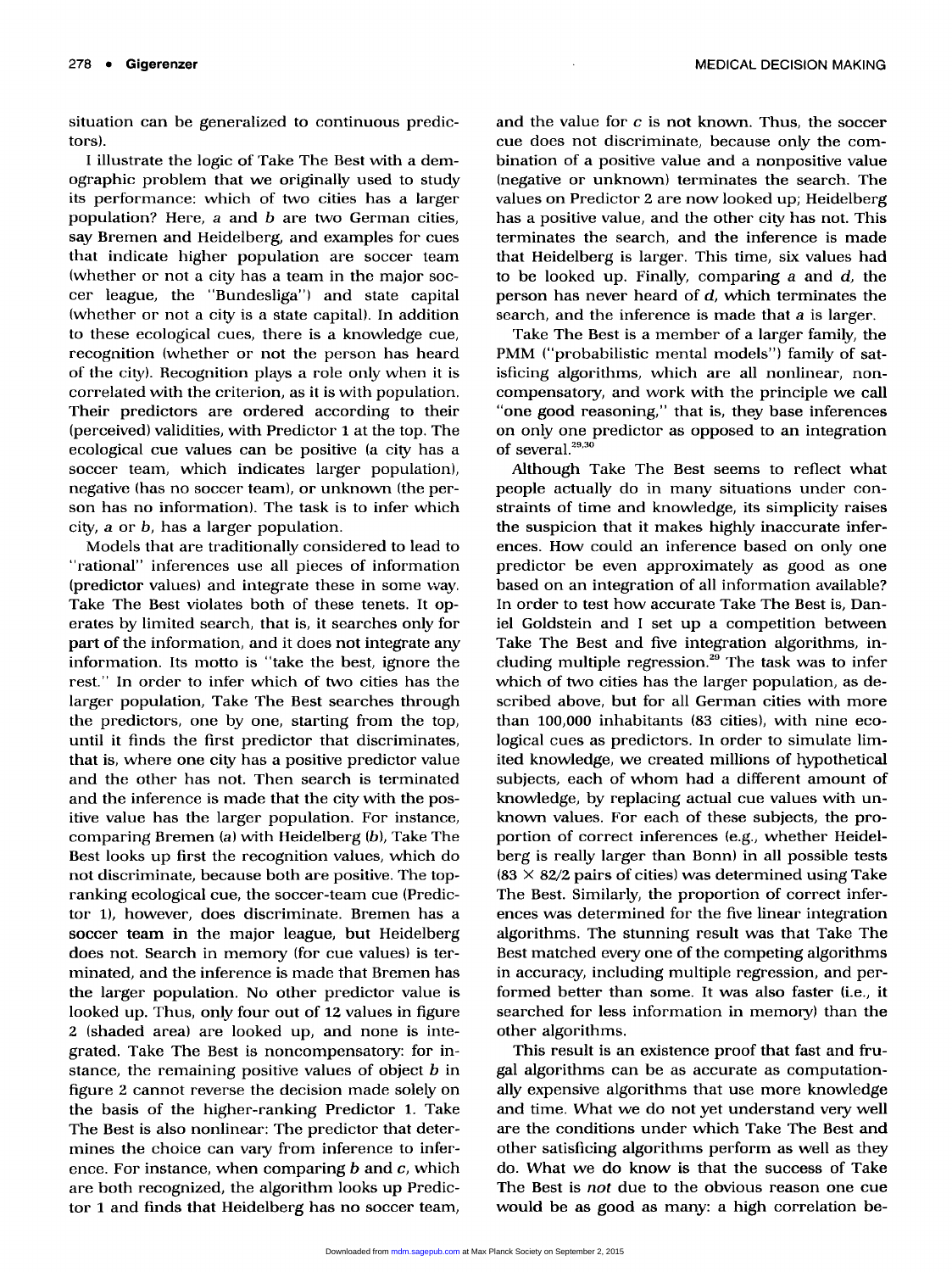tween cues. The pairwise correlations in the test environment were only in the low and moderate range, with an average absolute correlation of 0.19, and a range between  $-0.25$  and 0.54. A challenge is to find out what structures of information (e.g., nonlinearity, redundancy) Take The Best and other satisficing algorithms exploit, and in which environments they will fail.

There is independent evidence that simple, sequential algorithms can perform as well as traditional statistical techniques. Breiman et al. $31$  described an algorithm that classifies heart attack patients into "high-risk" and "low-risk" groups. As in Take The Best, the predictors are ordered, the values of the patients on these predictors are dichotomized, and the algorithm proceeds sequentially. The first predictor is whether the minimum systolic blood pressure over the initial 24-hour observation period was higher than 91 mmHg. If not, then no other information is looked up and the patient is classified as "high-risk." If so, then information about a second predictor is searched, namely whether the patient is more than 62.5 years old. If not, then the search is stopped and the patient is classified as "low-risk." If so, then a third and last predictor is looked up, and the classification obtained. Breiman et al. report that this suspiciously simple algorithm is more accurate than the considerably more intricate standard statistical classification methods. Like Take The Best-which is a choice algorithm-this classification algorithm does not look up most of the predictors for classifying heart attack patients (i.e., the 19 variables measured during the first 24 hours at the San Diego Medical Center, where this research was performed) and does not integrate any information.

## Summing Up

The two issues-the role of frequency formats and that of fast and frugal algorithms in human inference-sketched in this paper relate to a larger theme: the opposition between the rational and the psychological. What counts as rational is commonly reduced to the domain of logic and probability theory (Kenneth Hammond<sup>32</sup> refers to this as the "coherence" theory of truth) and psychological explanations are called in when things go wrong. This division of labor is the basis of much of research on judgment and decision making. As one economist from Princeton put it, "either reasoning is rational or it's psychological."<sup>3</sup> The insight that cognitive algorithms are designed for specific information formats is one step toward connecting the rational with the psychological and ecological. Satisficing algorithms take a more radical step and dispense with

the tenets of classic rationality: no integration of predictors, no compensation between predictors, only limited search, and the occasional violation of transitivity.<sup>29</sup> Principles of classic rationality are replaced by fast and frugal psychological principles. The fact that these principles can lead to inferences as accurately as standard "rational" statistical models do forces us to rethink the very nature of sound reasoning.

Satisficing algorithms such as Take The Best provide a new perspective of Brunswik's lens model. In a "one good reasoning" lens, $^{29}$  the first discriminating cue that passes through inhibits any other rays of information from passing through and determines judgment. Remember that multiple regression is not the only possible realization of the notion of vicarious functioning (which Brunswik held to be the most important cognitive principle), and that Take The Best is consistent with Brunswik's principle of cue substitution, although it dispenses with his principle of cue integration. A "one good reasoning" lens can explain a puzzling observation. It has been occasionally reported that physicians have claimed to use several criteria to make a judgment but that experimental tests have showed that they used only one criterion. At first glance, this seems to indicate that those physicians made outrageous claims. But it need not be. If a physician's inference works like Take The Best, then these physicians are correct in saying that they use many predictors, but each decision is made by using only one predictor at any time.

If this paper can inspire some researchers in medical decision making to look more deeply than I could at the implications of the research described here-the tuning of Bayesian reasoning to frequency formats, and the power of satisficing algorithms-then it has fulfilled its purpose.

The author thanks Dan Goldstein, Ulrich Hoffrage, and Anita Todd for their helpful comments about earlier versions of the article.

## References

- 1. Brunswik E. Scope and aspects of the cognitive problem. In Bruner JS, et al. (eds). Contemporary Approaches to Cogni tion. Cambridge, MA: Harvard University Press, 1964.
- 2. Tversky A, Kahneman D. Judgment under uncertainty: heuristics and biases. Science 1974;185:1124-31.
- 3. Gigerenzer G Why the distinction between single-event probabilities and frequencies is relevant for psychology (and vice versa). In: Wright G, Ayton P (eds). Subjective Probability.<br>New York: Wiley, 1994, pp 129–61.
- 4. Gigerenzer G, Murray DJ. Cognition as Intuitive Statistics. Hillsdale, NJ: Erlbaum, 1987.
- 5. Kahneman D, Tversky A. On the reality of cognitive illusions. A reply to Gigerenzer's critique. Psychol Rev. 1996;103:in press.